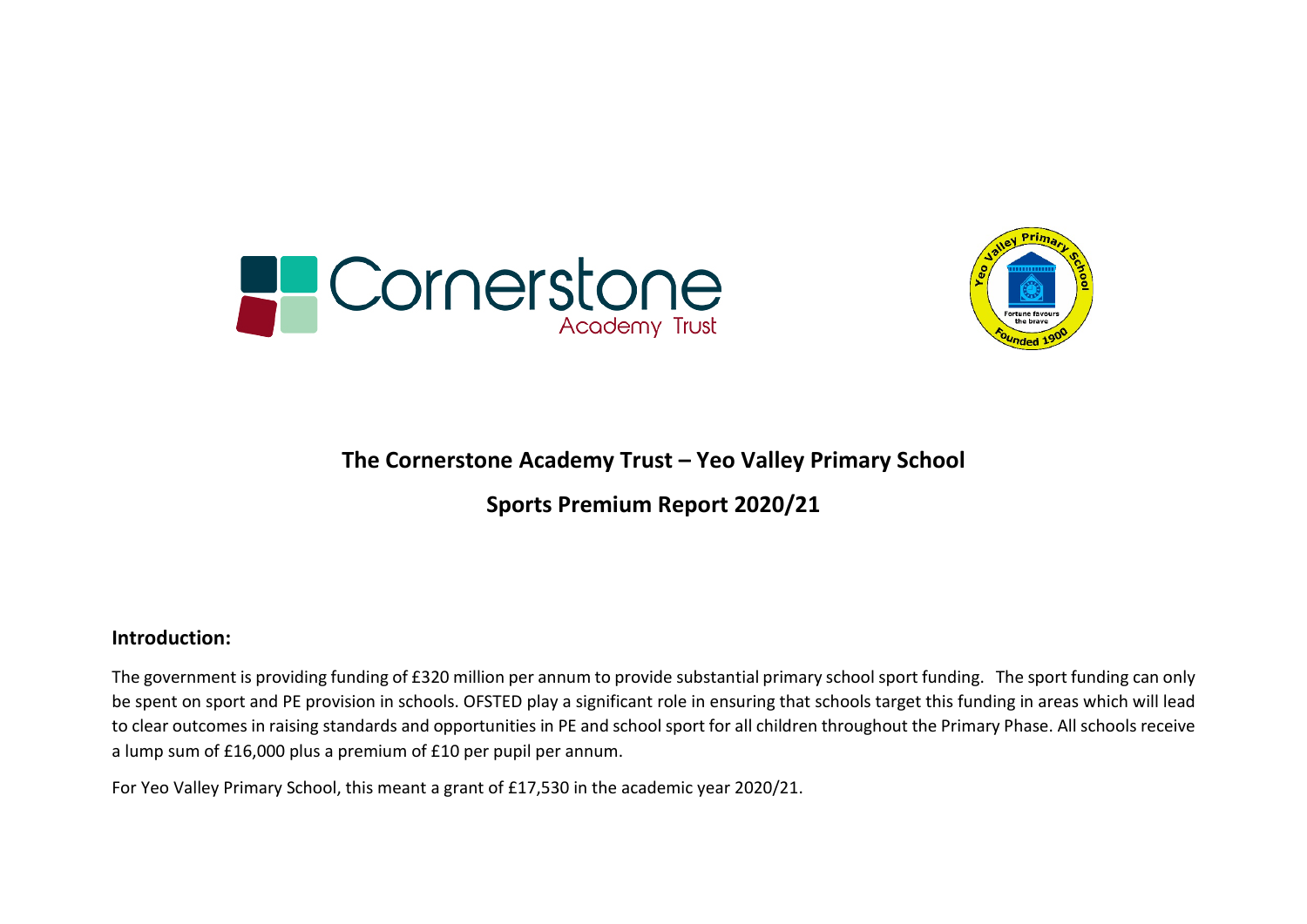#### **Reporting:**

The Trustees of the Academy Trust ensure that there is an annual statement to parents on how the Primary Sport Premium Funding has been used to improve the uptake and outcomes for PE and Sport both within and beyond the school day. This task is carried out within the requirements published by the Department for Education.

It is the responsibility of the Headteacher, or a delegated member of staff, to produce regular reports that are reviewed by the Local Advisory Board and by the Trusts' Finance Committee.

#### **Principles & Objectives**:

The purpose of this funding is to ensure improvement in the quality of sport and PE provision for all children. We use the grant:

To improve the provision of PE at Yeo Valley Primary School

- To broaden the range of sporting opportunities and experiences for all children at YVPS
- To develop a positive attitude towards PE and Sport
- To develop confidence and skills and encouraging a life-long love of sport together with an understanding of the health benefits participation in sports activities offers.

The range of provision the Trustees consider suitable for grant spend include:

- Group work with an experienced sports teacher, focussed on overcoming gaps in learning
- Increased pupil participation in sports
- Additional teaching and learning opportunities provided through
- Professional development courses
- Cover release for professional development
- Quality assured CPD modules/materials
- Specialist Sports teaching
- Qualified Sports coaching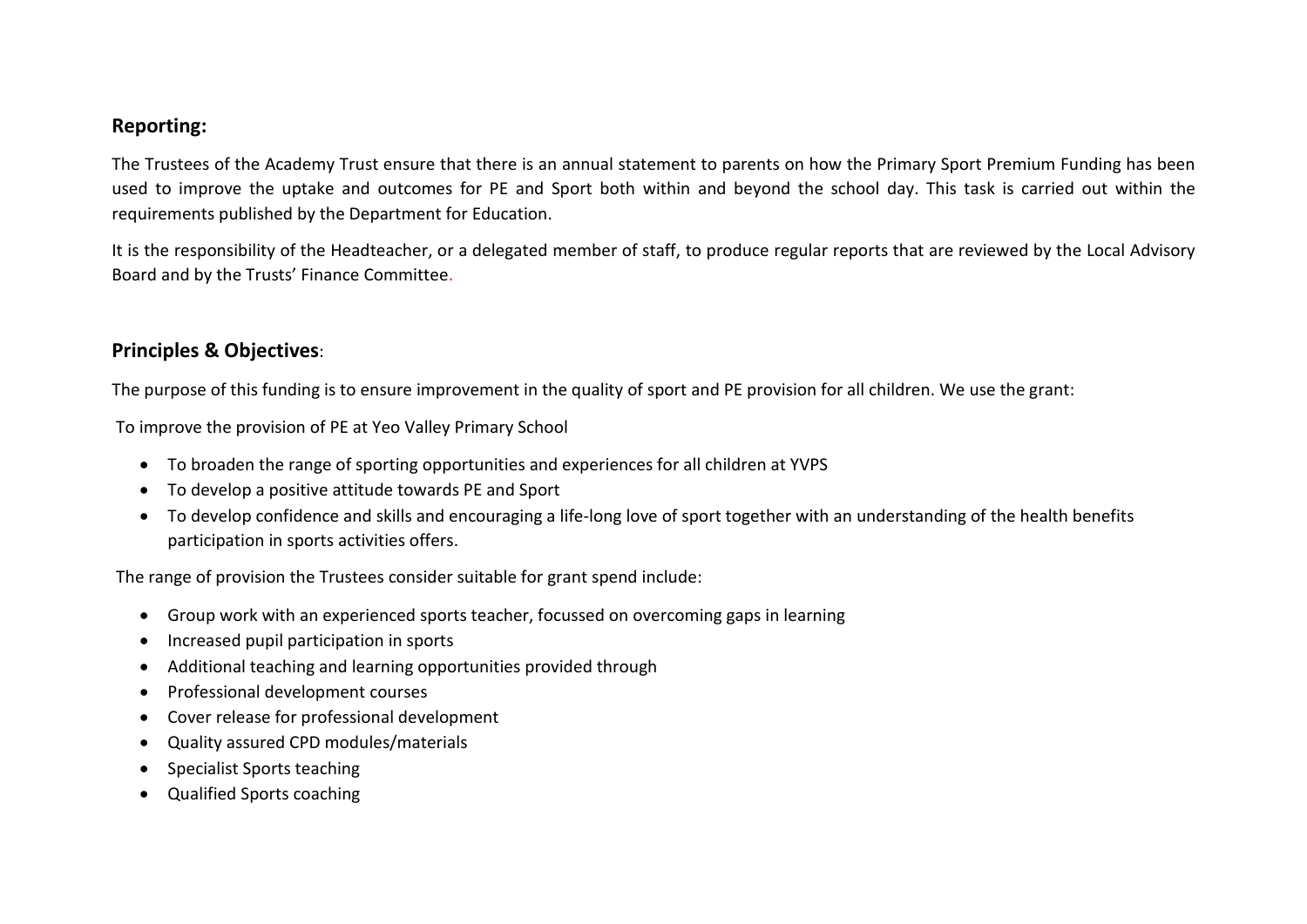- Sports competitions
- After School sports clubs

#### **Provision:**

We offer the following PE and sporting opportunities to our children;

|             | <b>Team Sports</b> | <b>Individual Sports</b>        | <b>Adventurous Activities</b> |
|-------------|--------------------|---------------------------------|-------------------------------|
| <b>EYFS</b> | <b>Ball Games</b>  | <b>Athletics</b>                |                               |
| Key Stage 1 | Football           | <b>Athletics</b><br>(including) | Fencing                       |
|             | Basketball         | Cross-Country)                  |                               |
|             | Hockey             | Tennis                          |                               |
|             | Tag Rugby          | Dance                           |                               |
|             | Netball            | Gymnastics                      |                               |
|             |                    |                                 |                               |
| Key Stage 2 | Football           | (including)<br>Athletics        | Fencing                       |
|             | Basketball         | Cross-Country)                  |                               |
|             | Hockey             | <b>Tennis</b>                   |                               |
|             | Tag Rugby          | Dance                           |                               |
|             | Netball            | Gymnastics                      |                               |
|             | Rounders           | Swimming                        |                               |
|             | Cricket            | <b>Table Tennis</b>             |                               |

All pupils in Years 3 and 4 have the opportunity to participate in school swimming lessons for half an academic year. Those swimmers in Years 5 and 6 unable to swim 25m also receive catch-up sessions until they achieve this goal and the most able swimmers in Years 5 and 6 take part in Swimming Squad to develop their technique and to lead into competitive swimming opportunities. The data regarding the swimming ability for the Year 6 cohort 2019/20 is shown in the table below: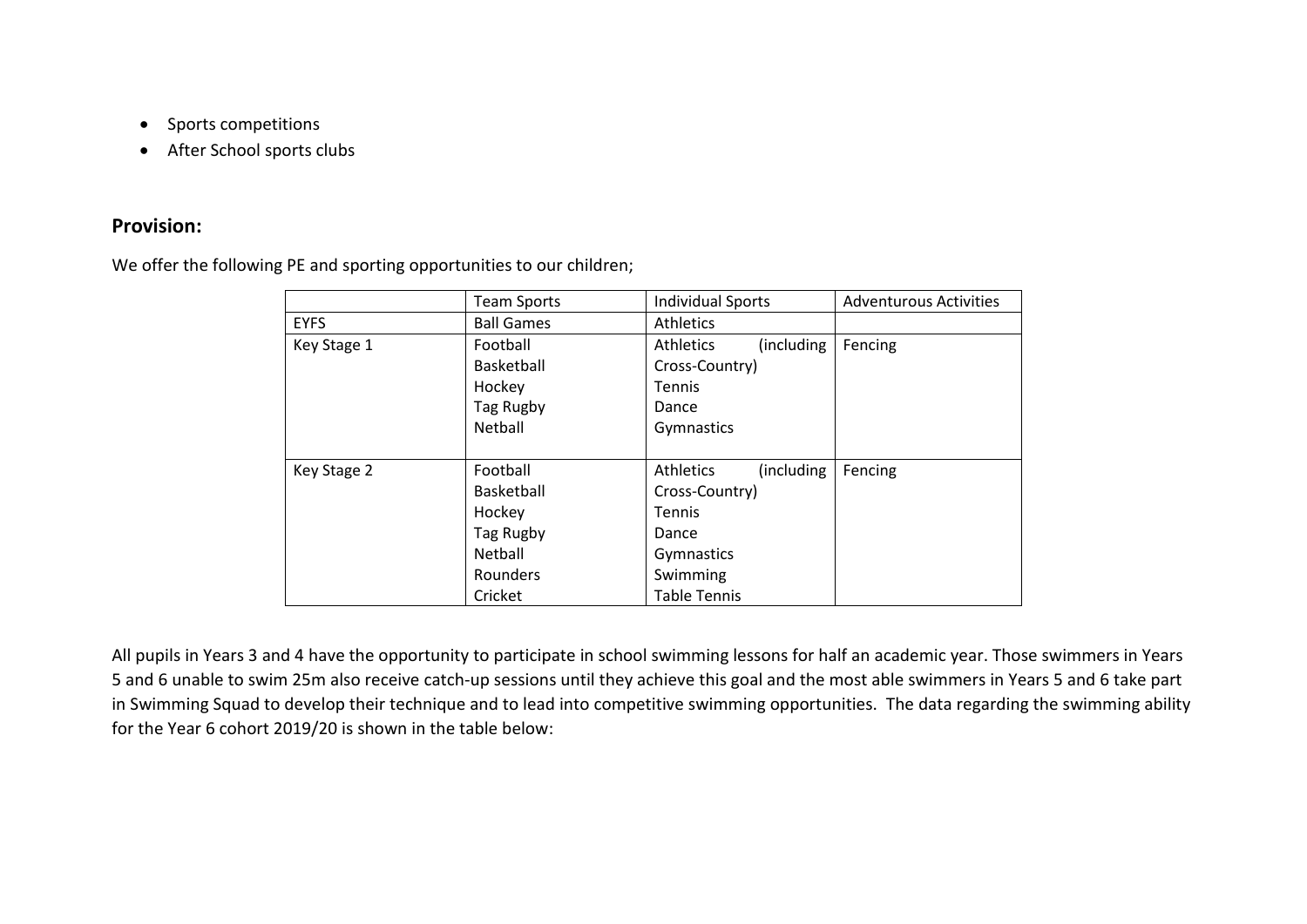| Percentage of Year 6 cohort 2019/20 that can swim confidently, 2?%                    |    |
|---------------------------------------------------------------------------------------|----|
| competently, and proficiently over a distance of 25m.                                 |    |
| Percentage of Year 6 cohort 2019/20 that can swim a range of strokes   ??%            |    |
| effectively.                                                                          |    |
| Percentage of Year 6 cohort 2019/20 that can perform safe self-rescue in a $\mid$ ??% |    |
| range of water-based situations.                                                      |    |
| Was the PE and Sport Premium used to deliver additional swimming                      | No |
| provision above the requirements for the National Curriculum in PE                    |    |

## **Key achievements and Areas Identified for Improvement:**

| Key achievements to date until July 2021:                         | Areas for further improvement and baseline evidence of need:     |
|-------------------------------------------------------------------|------------------------------------------------------------------|
| Continue to raise profile of PE and Sport across the whole        | Implement further support for teachers to assist with planning   |
| school.                                                           | and delivery of lessons to ensure consistency throughout the     |
| Introduction of sporting and fitness stations during active       | school.                                                          |
| lunchtimes.                                                       | Address the balance of activities covered; ensure all sports are |
| Increase in opportunities for girls to play competitive sport.    | adequately resourced, introduce adventurous activities such as   |
| Sporting After-School Clubs on offer to pupils in each year       | Mountain Biking and Climbing to KS2 pupils.                      |
| group throughout the week.                                        | Further promotion of active travel to school.                    |
| Wide range of activities on offer to pupils, continuing to expand | Ensure Sporting After-School Clubs available on all days clubs   |
| (see full list above).                                            | run.                                                             |
| Attending inter-school competition in an increasing number of     | Development of Leadership opportunities for Year 5/6 pupils      |
| activities.                                                       | Develop a series of intra-school competitions for every year     |
| Sporting achievements regularly shared in assemblies and via      | group Y1-Y6.                                                     |
| school social media.                                              | Achieve School Games Mark Gold award (evidence gathered          |
| Achieved School Games Mark Silver award 2018/19                   | although award suspended 2020/21)                                |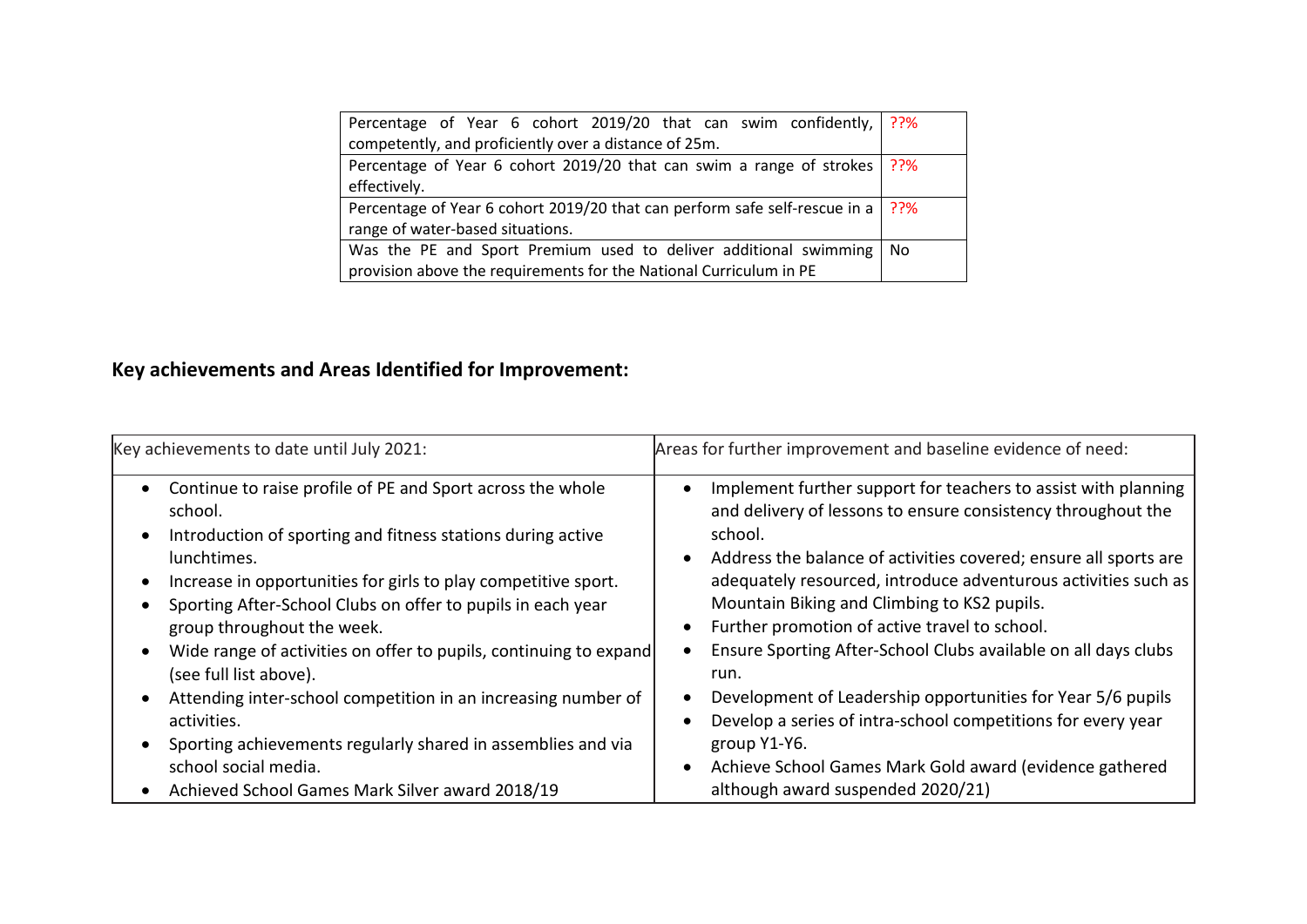# **Breakdown and impact of Sports Premium spend:**

| Academic Year: 2020/21                                                                                                                |                                                                                                                          |         |                                                                                                                                                                                                                                                                                                                                            | <b>Entire Fund Allocated:</b><br>£18,800.11/£17,530<br><b>Carried forward to</b><br>2021/22:<br>£0                                                                                                                                        |
|---------------------------------------------------------------------------------------------------------------------------------------|--------------------------------------------------------------------------------------------------------------------------|---------|--------------------------------------------------------------------------------------------------------------------------------------------------------------------------------------------------------------------------------------------------------------------------------------------------------------------------------------------|-------------------------------------------------------------------------------------------------------------------------------------------------------------------------------------------------------------------------------------------|
|                                                                                                                                       |                                                                                                                          |         | Key indicator 1: The engagement of $all$ pupils in regular physical activity $-$ Chief Medical Officer guidelines<br>recommend that primary school children undertake at least 30 minutes of physical activity a day in school                                                                                                             | Percentage of total<br>allocation: 36% (£6,258.07)                                                                                                                                                                                        |
| School focus with clarity<br>Actions to achieve:<br>Evidence and impact:<br>Funding<br>allocated:<br>on intended impact on<br>pupils: |                                                                                                                          |         |                                                                                                                                                                                                                                                                                                                                            | Sustainability and suggested<br>next steps:                                                                                                                                                                                               |
| Provide a range of sport &<br>exercise activities that<br>pupils can access during<br>lunchtimes.                                     | Purchase new playground<br>equipment to maintain<br>stock in good<br>condition/reflect<br>increased pupil<br>engagement. | £802.76 | Introduction of Sport and Active Games<br>zones during lunchtimes to allow more<br>pupils to engage in physical activity.<br>Pupil feedback on preferred activities<br>noted and acted upon. Implementation<br>of rotation system during period of year<br>group bubbles so that all pupils would<br>benefit from all activities on offer. | Ensure all pupils are still<br>able to access age-<br>appropriate activities<br>regularly on removal of year<br>group bubbles in September<br>2021.<br>Ensure all equipment in<br>appropriately<br>maintained/replaced as<br>appropriate. |
|                                                                                                                                       | Ensure staff on<br>playground are trained in<br>order to lead supervise<br>activities.                                   | £203.00 | Playground rotas adjusted so that most<br>competent staff leading sporting<br>activities. Noticeable increase in<br>children taking part in activities when<br>staff support available.                                                                                                                                                    | Complete skill audit of all<br>new staff Autumn Term<br>2021 to assess experience in<br>supporting PE activities and<br>organise/train based on<br>responses.                                                                             |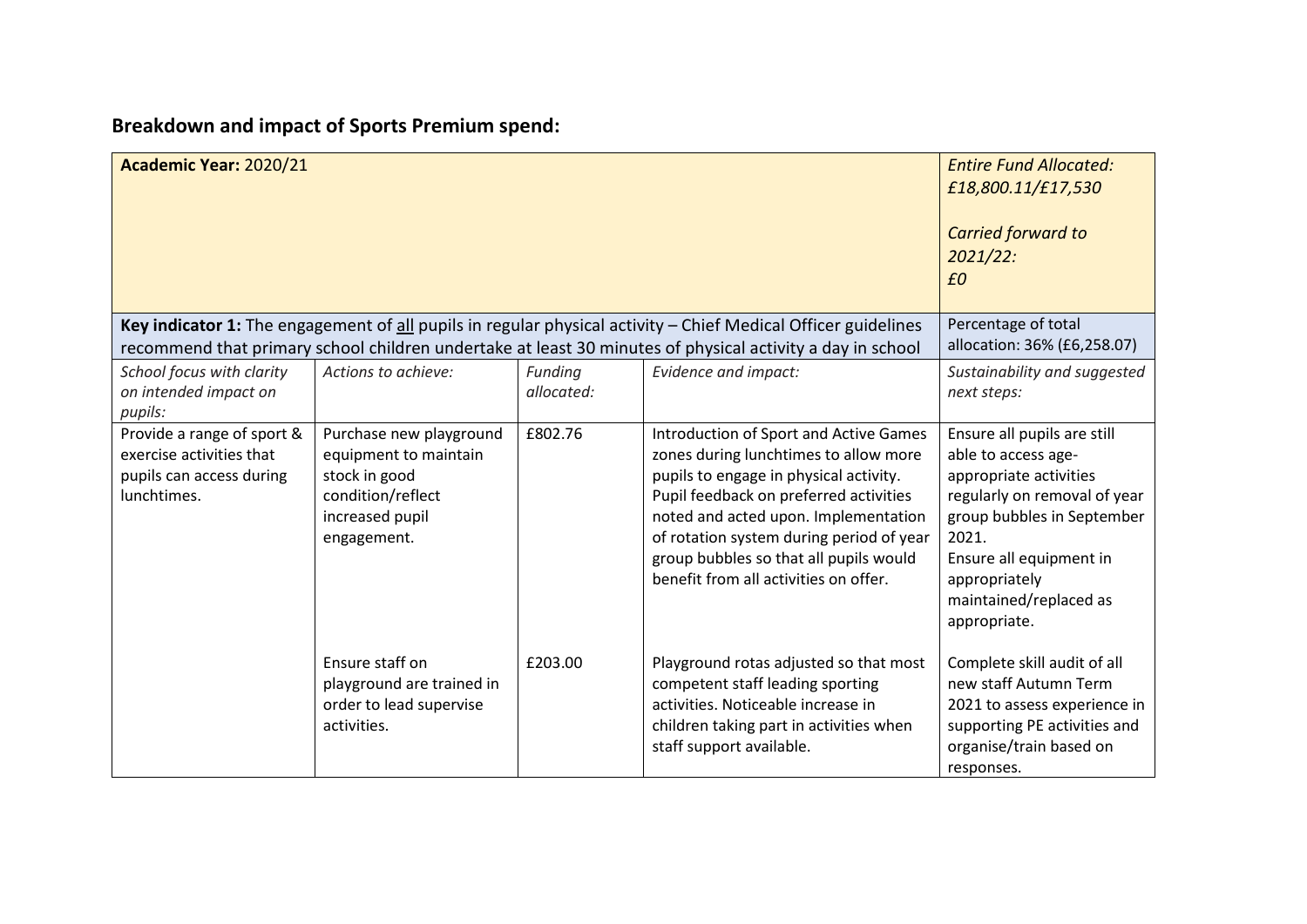|                                                                                                                           | Training of Year 5 pupils in<br>leadership of activities.                                                                                                                                                             |           | Year 5 leadership training postponed<br>until 2021/22 due to school closure.                                                                                                                                                                                                                                                                                                                                                  |                                                                                                                                                                                                                     |
|---------------------------------------------------------------------------------------------------------------------------|-----------------------------------------------------------------------------------------------------------------------------------------------------------------------------------------------------------------------|-----------|-------------------------------------------------------------------------------------------------------------------------------------------------------------------------------------------------------------------------------------------------------------------------------------------------------------------------------------------------------------------------------------------------------------------------------|---------------------------------------------------------------------------------------------------------------------------------------------------------------------------------------------------------------------|
| Deliver sporting After-<br>School Clubs that can be<br>accessed by pupils.                                                | Provide minimum 1 sport<br>club to every year group<br>per week.<br>Promote these clubs to<br>both children and parents.                                                                                              | £3,709.15 | Autumn Term: 47 pupil engagements<br>per week with sporting clubs including;<br>Football, Multi-Sports and Running.<br>Spring Term: All clubs cancelled due to<br>school closure.<br>Summer Term: 107 pupil engagements<br>per week with sporting clubs including;<br>Football, Netball, Orienteering, Running<br>and Tennis<br>No clubs running in Summer 2019/20.<br>Over 100% increase on participation in<br>Autumn Term. | Review uptake of clubs<br>aiming to continue running<br>those most popular whilst<br>introducing new clubs as<br>appropriate.<br>Aim to offer a Sports club to<br>every pupil on each day<br>clubs are held.        |
| Deliver a daily 'Active<br>Time' session during<br>school closure along with<br>specific year/key stage PE<br>lessons     | 1. 15-minute daily<br>sessions planned and<br>delivered for pupils to<br>access from home.<br>2. A varied range of<br>sporting challenges to be<br>shared with pupils that<br>can be completed at home<br>and school. | £1,543.16 | All activities included within daily and<br>weekly timetables sent to parents.<br>Session links shared with all pupils.<br>Feedback received and acted upon,<br>leading to sessions tailored to EYFS/KS1<br>pupils & more dance activities. This<br>resulted in greater engagement of<br>pupils from home; regularly achieving<br>over 100 families daily trust wide.                                                         | All sessions recorded so can<br>be accessed again in the<br>future if required.<br>Most popular elements of<br>sessions shared with<br>teachers so that they can be<br>implemented in PE lessons<br>during 2021/22. |
| Raising Achievement in<br><b>Primary School Swimming;</b><br>ensuring all pupils can<br>swim 25m by the end of<br>Year 6. | 1. Deliver catch-up<br>sessions to the Y6 cohort<br>in order to progress<br>towards this aim.                                                                                                                         | £0.00     | No Swimming sessions took place in<br>2020/21 due to Covid-19 regulations<br>and pool closures.<br>No Galas held during the 2020/21<br>academic year.                                                                                                                                                                                                                                                                         | Restore a full swimming<br>programme in 2021/22<br>including Squad and Catch-<br>Up sessions.                                                                                                                       |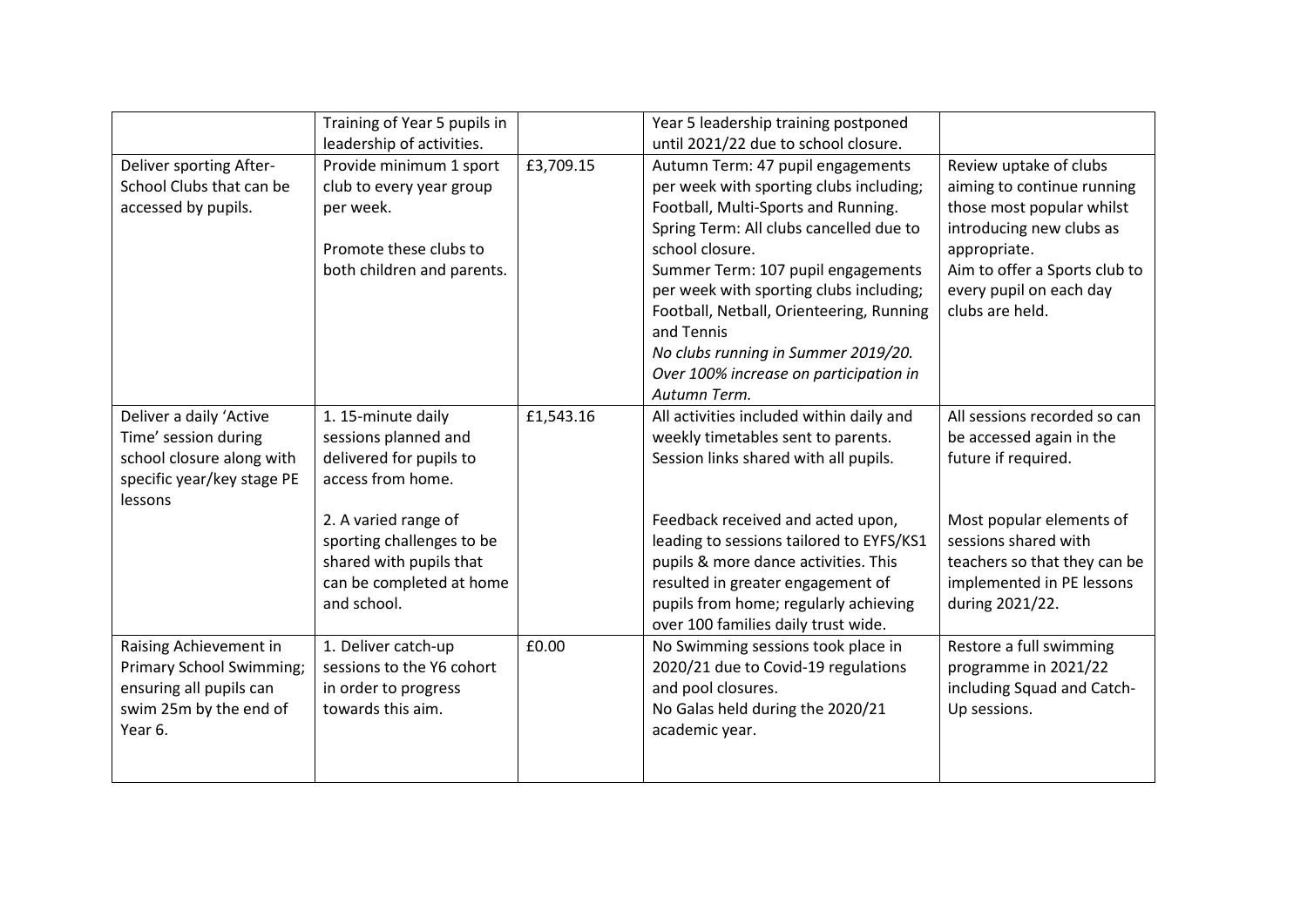| Key indicator 2: The profile of PESSPA being raised across the school as a tool for whole school<br>improvement | Percentage of total<br>allocation: 3% (£469.86)                                                                               |                            |                                                                                                                                                                                                                                     |                                                                                                                                                                                                                                                                                         |
|-----------------------------------------------------------------------------------------------------------------|-------------------------------------------------------------------------------------------------------------------------------|----------------------------|-------------------------------------------------------------------------------------------------------------------------------------------------------------------------------------------------------------------------------------|-----------------------------------------------------------------------------------------------------------------------------------------------------------------------------------------------------------------------------------------------------------------------------------------|
| School focus with clarity<br>on intended impact on<br>pupils:                                                   | Actions to achieve:                                                                                                           | Funding<br>allocated:      | Evidence and impact:                                                                                                                                                                                                                | Sustainability and suggested<br>next steps:                                                                                                                                                                                                                                             |
| Share good practice<br>delivered throughout the<br>school and trust.                                            | Have a PE focus within<br>teacher and wider Staff<br>CPD opportunities and<br>meetings.                                       | £380.00                    | Sessions delivered to all teachers,<br>alongside specific inputs for NQT's led<br>by the PE Lead.                                                                                                                                   | Re-arrange PE specific CPD<br>for all staff in 2021/22 once<br>full PE and Games<br>programme back running.<br>Complete staff audit of<br>current qualifications and<br>confidence in delivering PE<br>sessions in Autumn Term<br>2021 to identify areas in<br>which support is needed. |
| <b>Achieve School Games</b><br>Mark award to highlight<br>strength of PE in the<br>school<br>Organise and host  | PE team to complete<br>monitoring grid to maintain<br>award.<br>Aim to achieve gold award<br>2020/21<br>PE team to organise a | £98.86<br>See indicator 5. | PE team completed monitoring<br>documents to maintain current award<br>level.<br>Staff members liaised with local School<br>Games Organiser and will look to<br>achieve this award in 2021/22.<br>Took part in Virtual School Games | Review previous years'<br>evidence and identify areas<br>of improvement to work<br>towards gold award in<br>2021/22.<br>Build upon links with local                                                                                                                                     |
| sporting competitions/<br>fixtures with other local<br>schools                                                  | series of events throughout<br>the academic year.                                                                             |                            | events.                                                                                                                                                                                                                             | schools to organise more<br>events.<br>Introduce a schedule of<br>MAT events.                                                                                                                                                                                                           |
|                                                                                                                 | Sporting achievements<br>regularly shared in                                                                                  |                            | Children show great pride in sharing<br>and celebrating their achievements. A                                                                                                                                                       | Continue to celebrate<br>sporting achievements in                                                                                                                                                                                                                                       |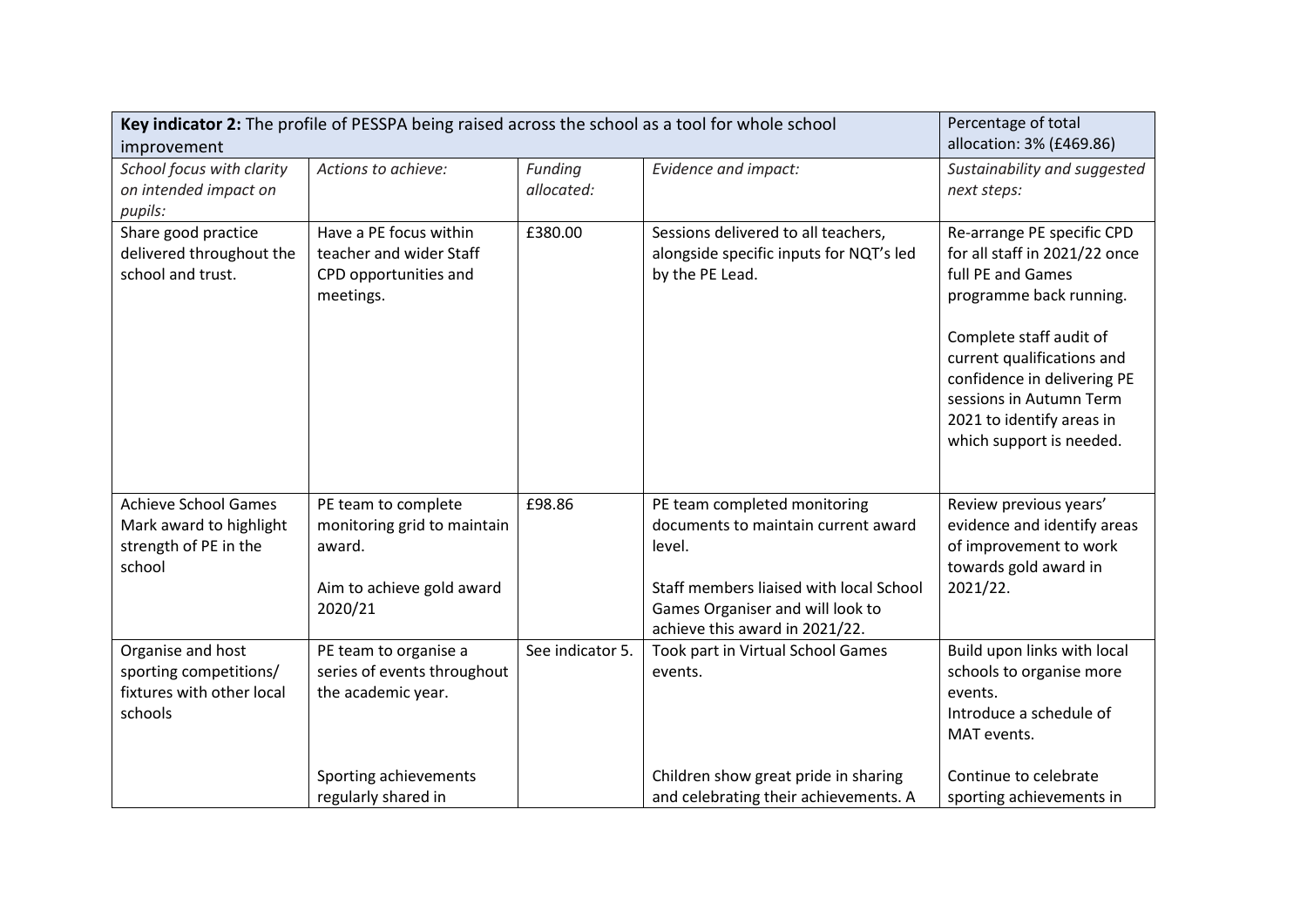|                            | assemblies, alongside                                                                              |            | whole school assembly was arranged      | assemblies and share PE         |
|----------------------------|----------------------------------------------------------------------------------------------------|------------|-----------------------------------------|---------------------------------|
|                            | school social                                                                                      |            | entirely devoted to PE and sport also.  | news via newsletter/social      |
|                            | media/newsletter/website.                                                                          |            |                                         | media fortnightly.              |
|                            |                                                                                                    |            | Posts on social media regularly         |                                 |
|                            |                                                                                                    |            | commented upon positively and liked     |                                 |
|                            |                                                                                                    |            | by parents.                             |                                 |
|                            |                                                                                                    |            |                                         |                                 |
|                            | Key indicator 3: Increased confidence, knowledge, and skills of all staff in teaching PE and sport |            |                                         | Percentage of total             |
|                            |                                                                                                    |            |                                         | allocation: 31% (£5,377.15)     |
| School focus with clarity  | Actions to achieve:                                                                                | Funding    | Evidence and impact:                    | Sustainability and suggested    |
| on intended impact on      |                                                                                                    | allocated: |                                         | next steps:                     |
| pupils:                    |                                                                                                    |            |                                         |                                 |
| Upskill PE Team to lead in | Purchase Safe Practice in                                                                          | £44.99     |                                         | <b>Ensure content of PESSPA</b> |
| the subject across the     | PESSPA book                                                                                        |            |                                         | book is adhered to in           |
| school and support         |                                                                                                    |            |                                         | conjunction with leadership     |
| delivery trust wide.       |                                                                                                    |            |                                         | & site teams.                   |
| External CPD for staff to  | 1. Mountain Bike                                                                                   | £0.00      | No suitable courses running in 2020/21  | Ensure more staff trained to    |
| deliver PE more            | Leadership Training.                                                                               |            | due to Covid-19 regulations.            | deliver mountain biking in      |
| effectively to pupils with | 2. Opportunities for                                                                               |            | Fencing course identified in July 2021. | 2021/22 as currently only 1     |
| greater confidence.        | Fencing training.                                                                                  |            |                                         | staff member trained.           |
|                            |                                                                                                    |            |                                         | Staff members delivering        |
|                            |                                                                                                    |            |                                         | fencing in 2021/22 to be        |
|                            |                                                                                                    |            |                                         |                                 |
|                            |                                                                                                    |            |                                         | offered fencing training        |
|                            |                                                                                                    |            |                                         | course.                         |
|                            |                                                                                                    |            |                                         | Look into further               |
|                            |                                                                                                    |            |                                         | opportunities as they arise.    |
|                            |                                                                                                    |            |                                         |                                 |
|                            |                                                                                                    |            |                                         |                                 |
| Improve quality of PE      | PE subject leader to                                                                               | £2,128.00  | High levels of pupil engagement across  | Complete staff audit of         |
| planning to ensure PE      | support with planning as                                                                           |            | PE and Games sessions in all year       | current qualifications and      |
| and Games sessions         | necessary.                                                                                         |            | groups with staff reporting greater     | confidence in delivering PE     |
| demonstrate high quality   |                                                                                                    |            | confidence in delivering sessions in a  | sessions in Autumn Term         |
| teaching and learning.     |                                                                                                    | £3,128.16  | variety of activities.                  |                                 |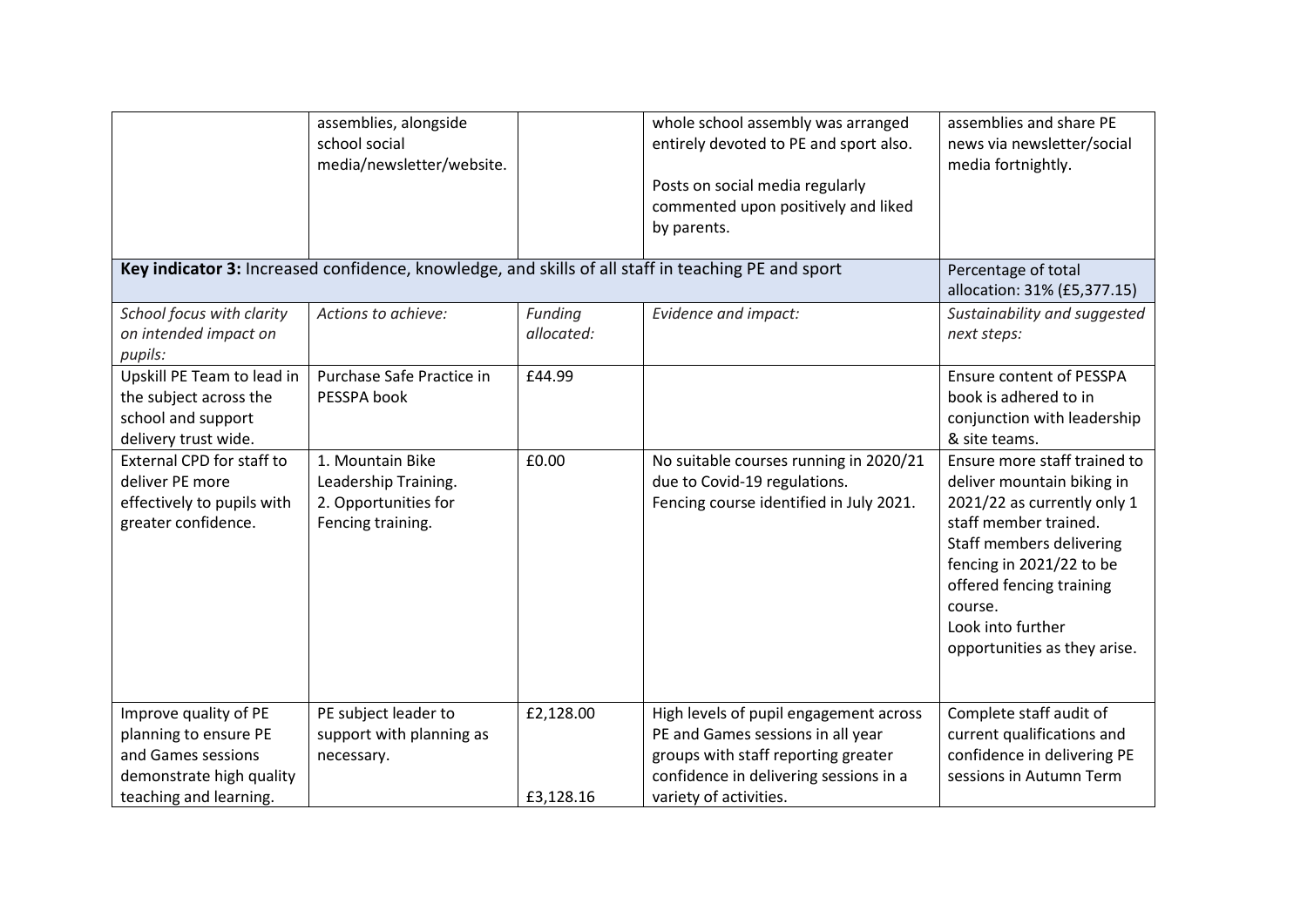|                            | PE team to attend lessons                                                                     |            |                                             | 2021 to identify areas in    |
|----------------------------|-----------------------------------------------------------------------------------------------|------------|---------------------------------------------|------------------------------|
|                            | to support in delivery as                                                                     |            |                                             | which support is needed.     |
|                            | necessary.                                                                                    |            |                                             |                              |
| Implement a School         | PE Subject Leader to                                                                          | £76.00     | No Swimming sessions took place in          | Re-implement scheme          |
| Swimming scheme to         | promote scheme and                                                                            |            | 2020/21 due to Covid-19 regulations         | across entire Trust when     |
| increase quality of        | undertake training in the                                                                     |            | and pool closures.                          | swimming lessons re-         |
| sessions delivered by      | scheme.                                                                                       |            |                                             | commence. All staff          |
| staff whilst providing     |                                                                                               |            | In conjunction with leisure centre STA      | members involved in          |
| clear outcomes for         | Additional qualified                                                                          |            | School Swimming Awards identified as        | swimming to undertake CPD    |
| pupils.                    | swimming instructors hired                                                                    |            | appropriate and PE Lead completed           | relevant to scheme           |
|                            | to model scheme lessons                                                                       |            | online introduction course to awards.       | alongside opportunities to   |
|                            | and support school staff in                                                                   |            |                                             | work with experienced        |
|                            | pupil assessment.                                                                             |            |                                             | swimming teachers.           |
|                            | Key indicator 4: Broader experience of a range of sports and activities offered to all pupils |            |                                             | Percentage of total          |
|                            |                                                                                               |            |                                             | allocation: 36% (£6,287.98)  |
| School focus with clarity  | Actions to achieve:                                                                           | Funding    | Evidence and impact:                        | Sustainability and suggested |
| on intended impact on      |                                                                                               | allocated: |                                             | next steps:                  |
| pupils:                    |                                                                                               |            |                                             |                              |
| Ensure a broad range of    | Provide minimum 1 sport                                                                       | £2,516.18  | Pupils in all years participating in Sports | Review uptake of clubs       |
| seasonal After-School      | club 3 days per week.                                                                         |            | Clubs throughout the week.                  | aiming to continue running   |
| sports Clubs on offer to   |                                                                                               |            |                                             | those most popular whilst    |
| pupils in all year groups. | Promote these clubs to                                                                        |            |                                             | introducing new clubs as     |
|                            | both children and parents.                                                                    |            |                                             | appropriate.                 |
|                            |                                                                                               |            |                                             | Aim for all pupils to have   |
|                            |                                                                                               |            |                                             | access to a sport club on    |
|                            |                                                                                               |            |                                             | each day.                    |
|                            |                                                                                               |            |                                             |                              |
| Offer a broad range of     | Continue to explore                                                                           | £530.00    | Fencing introduced to LKS2 pupils in        | Review impact of activities  |
| activities through weekly  | opportunities for new                                                                         |            | Games sessions. Positive response to        | in Autumn Term 2021.         |
| Games sessions to enable   | activities in all age groups                                                                  |            | activity from pupils and inclusion of this  |                              |
| pupils to experience a     | in conjunction with staff                                                                     |            | activity achieve a greater balance away     |                              |
| range of sports.           | and pupils.                                                                                   |            | from team sports in KS2.                    |                              |
|                            |                                                                                               |            |                                             |                              |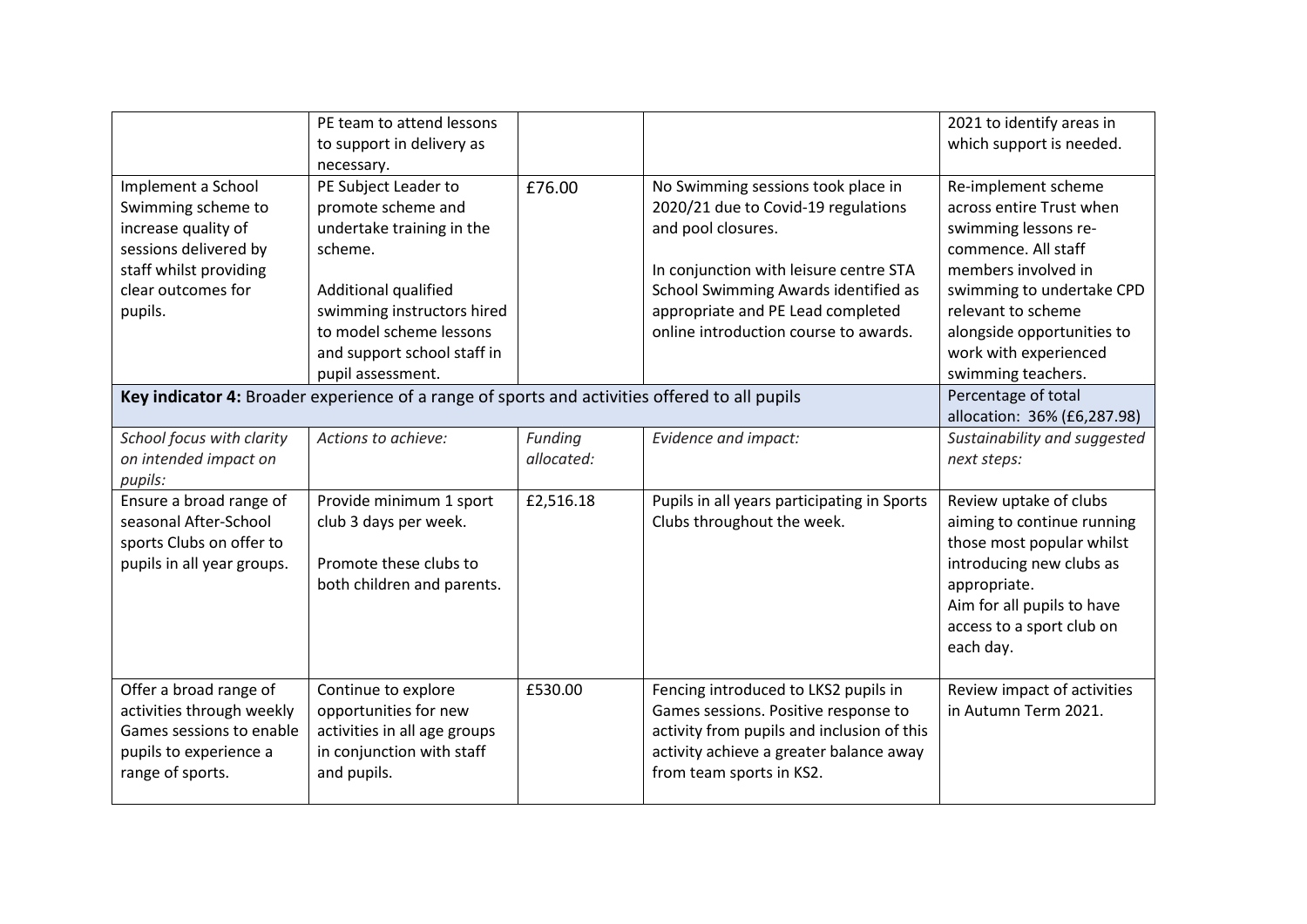|                                                                                                                           | Ensure equipment is<br>appropriate and available<br>in sufficient quantities to<br>deliver an enhanced<br>provision.                                                                                                                           | £1,998.30             | Move from Netball to Basketball for<br>Year 1/2 Games to expand the number<br>of sports offered in Games sessions<br>throughout the school.                                                  |                                                                                                                                                                                               |
|---------------------------------------------------------------------------------------------------------------------------|------------------------------------------------------------------------------------------------------------------------------------------------------------------------------------------------------------------------------------------------|-----------------------|----------------------------------------------------------------------------------------------------------------------------------------------------------------------------------------------|-----------------------------------------------------------------------------------------------------------------------------------------------------------------------------------------------|
| Sessions to ensure pupils<br>experience activities by<br>the end of Y6 otherwise<br>missed during school<br>closures      |                                                                                                                                                                                                                                                | £1,243.50             | Year 6 pupils took part in whole day<br>Kayaking and Sailing activities as an<br>alternative to those missed when<br>Games sessions suspended due to<br>school closure/Covid-19 regulations. | Re-implement full Games<br>plan for September 2021<br>including looking at<br>opportunity for regular<br>Kayaking.<br>Continue with sailing as a<br>day activity as this was very<br>popular. |
|                                                                                                                           | Key indicator 5: Increased participation in competitive sport                                                                                                                                                                                  |                       |                                                                                                                                                                                              | Percentage of total<br>allocation: 2% (£397.75)                                                                                                                                               |
| School focus with clarity<br>on intended impact on<br>pupils:                                                             | Actions to achieve:                                                                                                                                                                                                                            | Funding<br>allocated: | Evidence and impact:                                                                                                                                                                         | Sustainability and suggested<br>next steps:                                                                                                                                                   |
| Provide opportunities for<br>pupils to engage in<br>competitive inter-school<br>events to inspire and<br>motivate pupils. | Increase the range of<br>competitive events that<br>pupils participate in;<br>reflecting the provision on<br>offer in PE and Games<br>sessions.<br>Cover entry, transport and<br>staffing costs to allow<br>pupils to represent the<br>school. | £176.40               | Pupils from the school took part in a<br>range of Virtual Events during the year<br>held on site.<br>No external events held/attended due<br>to Covid-19 guidance.                           | Restore full events<br>programme both trust-wide<br>and across the local<br>community in 2021/22.<br>Continue to publicise all<br>events through school<br>newsletter and social<br>media.    |
| YVPS pupils to participate<br>in a range of intra-school<br>competitions.                                                 | Organise individual year<br>group Sports Days in July<br>2021 for all pupils to<br>compete in.                                                                                                                                                 | £221.35               | Sports Day organised with<br>opportunities for all pupils to<br>participate in at least 3 events.                                                                                            | Review Sports Day activities<br>including adaptions for<br>2020/21, implement any<br>changes to the re-                                                                                       |